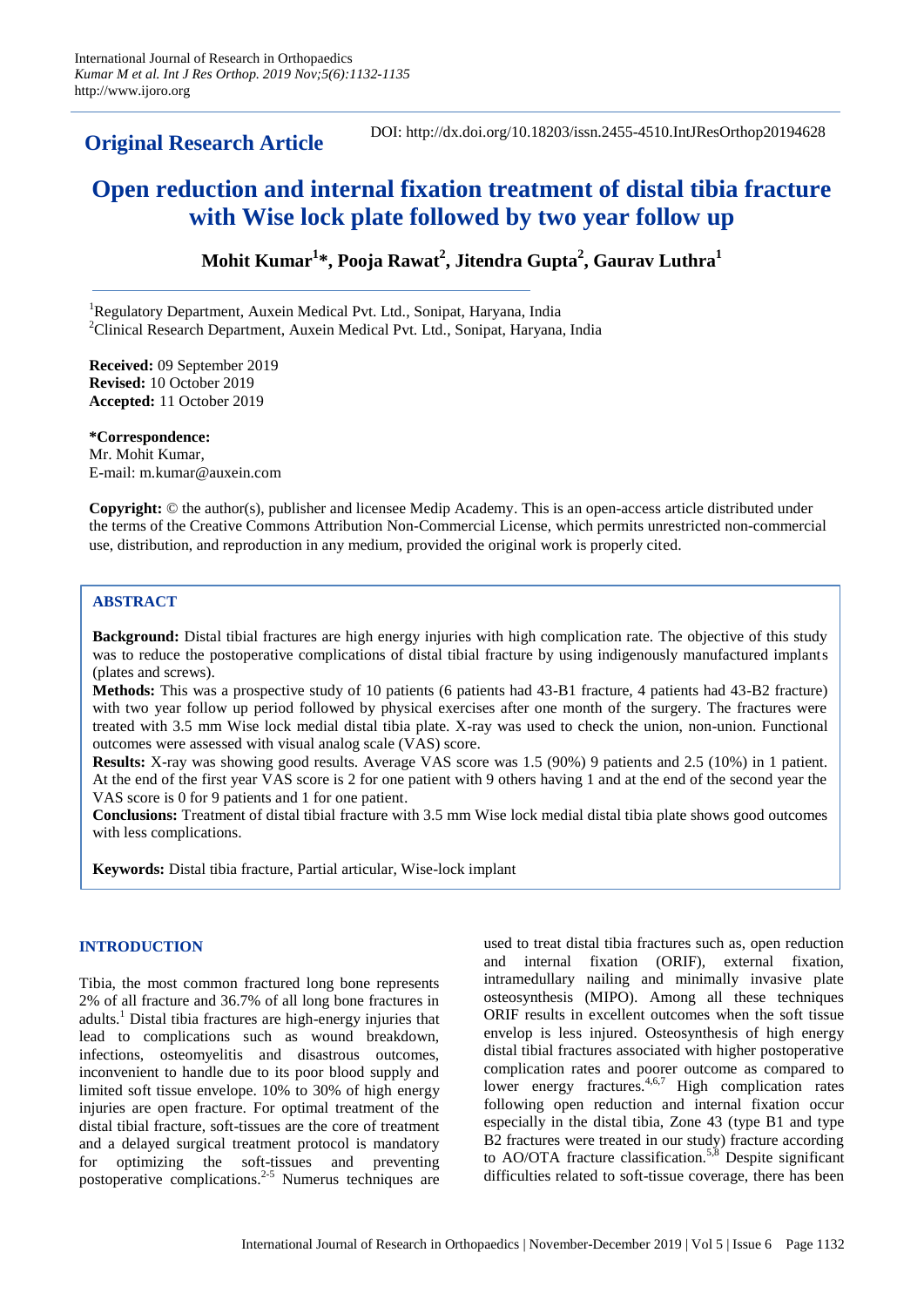an improvement in the results of treatment of these injuries during the last few decades. In this study we selected the ORIF treatment for the distal tibia fracture.

The objective of this prospective study was to reduce the post-operative outcomes of distal tibia fracture treated with the implants (plates and screws-manufactured by Auxein Medical Private Limited) through open reduction internal fixation treatment.

# **METHODS**

A prospective study held from February 2016 to February 2018 at Mesoamerican University, Quetzaltenango, Guatemala. All patients with distal tibia fracture (43-B1 and 43-B2, according to AO classification of fracture) were included in the study. The mean age of patients was 34.2 years (range from 34-47 years). Patients with the previous distal tibia surgeries were excluded from the study. All patients involved in the study have high energy open fracture.

Before surgery American Society of Anesthesiologists Physical Status classification System (ASA grade) is used for assessing the fitness of patients. As per ASA grade, 6 Patient were having Grade 1 (Healthy individual) and 4 patients felt under Grade II (A patient with mild systematic disease) with no report of previous surgery on the affected fracture.

All patients were treated with 3.5 mm Wise lock medial distal tibia plate (Manufactured by Auxein Medical Pvt. Ltd.). All implants were made up of SS and Ti material (stainless steel alloy as per ISO 5832-1 and titanium alloy Ti-6AL-4V as per ISO 5832-3). Implants used in the surgery were used with the same material instruments to avoid bacterial infection. 3.5 mm Wise lock medial distal tibia plate with 3 mm thickness and with 4,6,8,10,11,12, 13,14 number of shaft holes, used with the screws 3.5 mm Wise lock screw and 3.5 mm cortical screw. Fixation with metal wire is recommended when rigid stabilization is not achieved with screws. Functional outcomes were assessed with visual analogue scale (VAS). We use Microsoft excel for the percentage calculation. The surgery was performed with the patients under general anesthesia. All surgery was performed by the same surgeon. Preoperative conditions were assessed in term of pain with VAS score (range 0-10 cm). After osteosynthesis, radiography (X-ray) was used to examine bone union, implant failure and deformities. X-ray were examined on 1months, 6months, 12 month and 24 months. All radiographic measurement were performed by same surgeon. All patients were involved in the radiography performed by the same surgeon. No complaints were found.

## **RESULTS**

A total of 10 patients were recruited for the surgery. All of them were operated between 24 to 72 hours of the

injury. Out of 10 patients 5 were women (50%) and the rest 5 were men (50%). As shown in Table 1, the average age of patients was 34.2 years, ranging from 20 to 42 years. According to the AO classification, distal tibia fractures 43-B1 and 43-B2 were observed in 6 (60%) patients and 4 (40%) patients respectively. The locations of the fracture were left and right with 4 (67%) patients on the right and 2 (33%) on the right for 43-B1 out of 6 patients, while for 43-B2 it was 2 (50%) on left and 2 (50%) on the right out of total 4 patients (Table 1). The fracture type was B in both categories. Average VAS score was 1.5 (90%) 9 patients and 2.5 (10%) in 1 patient. At the end of the first year VAS score is 2 for one patient with 9 others having 1 and at the end of the second year the VAS score is 0 for 9 patients and 1 for one patient. All the subjects were interviewed through different channels as per their convenience like telephonic conversations and personal meeting.

#### **Table 1: Demographic and fracture characteristics.**

| <b>Demographic detail</b>       |                      |
|---------------------------------|----------------------|
| Average age (range)             | 34.2 years           |
|                                 | (range, 34-47 years) |
| Gender                          | N(%)                 |
| Male                            | 5(50)                |
| Female                          | 5(50)                |
| <b>Fracture characteristics</b> |                      |
| Fracture type (AO/OTA type)     |                      |
| $43 - B1$                       |                      |
| Left                            | 4(67)                |
| Right                           | 2(33)                |
| $43 - B2$                       |                      |
| Left                            | 2(50)                |
| Right                           | 2(50)                |

## **Table 2: Cause of fraction with corresponding number of patients.**

| Injury mechanism     | No. of patients |
|----------------------|-----------------|
|                      | N(%             |
| <b>Fall and slip</b> | 4 (40)          |
| Road accident        | 6(60)           |

## **Table 3: Patients clinical evaluation data.**

| <b>Evaluation categories</b> | <b>Recovery time</b><br>(range in weeks) |
|------------------------------|------------------------------------------|
| <b>Callus time</b>           | $8 - 12$                                 |
| Union                        | 24-29                                    |
| <b>Full weight bearing</b>   | $8-20$                                   |

The mechanism of injury is shown in Table 2 with 6 patients having accidents and the remaining 4 patients fall or slip. The complete follow up has evaluation after every 6 months till 2 years with respective observations of Callus formation, full weight bearing and union as shown in the Table 3. The mean time showing good callus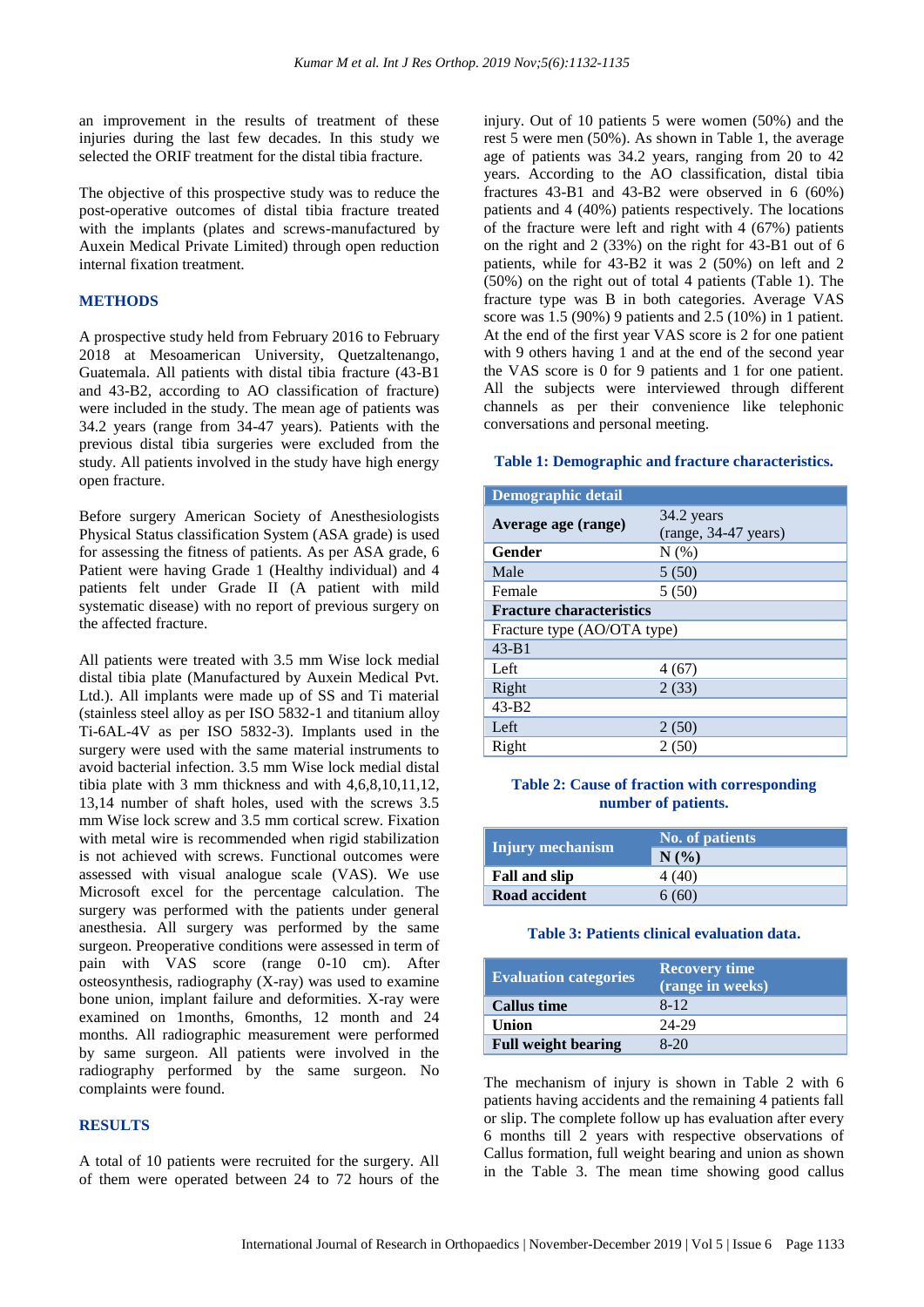growth which is radiologically evident is 9.7 weeks with a range of 8-12 weeks. The mean time for full weight bearing was 13 weeks with a range of 8-20 weeks and for union it was 26.6 weeks with a range of 24-29 weeks. All the observations showed good results.

For the postoperative care the initial 6 months, patients were suggested rehabilitation exercises followed by physiotherapy. At every interval the progress was examined which showed good post-operative results up till the 2nd year of the follow up period. With no complications of indications of reoperation good surgical outcome was reported. It included no case of failure of fixture, non-union and infections.

# **DISCUSSION**

Distal tibia surgical treatment is a challenging task. Due to the bone location and subcutaneous coverage of the soft tissue very less and bad vascularity it requires expert surgeons in planning the procedure. It possesses complication of the soft tissue when treating the fractures conventionally by adopting periosteal stripping and dissection. Open fractures are prone to get more infected than closed fractures. These experiences are related to the soft tissues and union difficulties.<sup>9</sup> The major concern associated with the treatment for fixation of open fractures is stability of the bony part. The best suitable way to stabilize open fractures is fixation surgically, external or internal. Use of tibia plates and locking system is chosen for fixation of tibia open fractures.<sup>3</sup> It helps recovery of the soft tissue wounds and provides the best possibility of setting soft tissue healing and resistance to healing.<sup>11</sup>

Yang e al, compared the treatment of tibia fracture using plating as well as short intramedullary  $(IM)$  nailing.<sup>12</sup> The proposed study concluded that both treatment systems were effective. The use of non contact plates have also delivered good results thereby becoming an alternative to IM nailing for open fractures.

The use of locking plates has proven beneficial not only in open fractures but also a good alternative in infective non-union. These plates come with multiple holes that are distally available thereby giving beneficiary status to the doctors to select hoes for the screw for distal fixation. Depending on the pattern of the fracture the locking system used in this study had 3 mm thickness and with 4,6,8,10,11,12,13,14 number of shaft holes used with the screws 3.5 mm Wise lock screw and 3.5 mm cortical screw.

In order to gain recovery from the surgery physiotherapy is considered the best as he plates does not cross the bony joints. In additions to the benefits findings have presented good adherence of the skin and the relates tissue very easily with the locking screws.<sup>14</sup>

The present study demonstrates use of 3.5 mm Wise lock medial distal tibia plate plates for open fracture with successful outcome. With a follow-up of 2 years no complications were reported. Joveniaux et al conducted a follow-up of 12 months and with an average of 19 months the external fixation was used for 54% of the fractures.<sup>6</sup>

With complete success rate there was no report of reoperation thereby achieving good functional results with excellent morbidity of the muscles. The experience of using of 3.5 mm locking plates was significant to be used for locking plate system for fixation of open fractures of the tibia.

*Funding: No funding sources Conflict of interest: None declared Ethical approval: The study was approved by the institutional ethics committee*

## **REFERENCES**

- 1. Mangukiya HJ, Mahajan NP, Pawar ED, Mane A, Manna J. Functional and radiological outcome in management of compound tibia diaphyseal fracture with AO monolateral fixator versus Limb reconstruction system. J Orthop. 2018;15:275-81.
- 2. Gabriel AA, Stefanos L, Ananda MN. Early Results of Minimally Invasive Percutaneous Plate Osteosynthesis for Fractures of the Distal Tibia: A Retrospective Case Series and Review of the Literature. Clin Med Insights: Arthritis Musculoskeletal Disorders. 2017;10:1-7.
- 3. Zhang JW, Ebraheim NA, Li Ming, He XF, Schwind J, Zhu LM, et al. Distal tibial fracture: An ideal indication for external fixation using locking plate. Chin J Traumatol. 2016;19:104-8.
- 4. Berg JVD, Monteban P, Roobroeck M, Smeets B, Nijs S, Hoekstra H. Functional outcome and general health status after treatment of AO type 43 distal tibial fractures. Injury. 2016;47(7):1519-24.
- 5. Khoury A, Liebergall M, London E, Mosheiff R. Percutaneous Plating of Distal Tibial Fractures. Foot Ankle Int. 2002;23(9):818-24.
- 6. Joveniaux P, Ohl X, Harisboure A, Berrichi A, Labatut L, Simon P, et al. Distal tibia fractures: management and complications of 101 cases. Int Orthop. 2009;34(4):583-8.
- 7. Willett KM, Pandit H, Upadhyay A. Internal versus external fixation for treating distal tibialpilon fractures in adults. Cochrane DB Syst Rev. 2008.
- 8. Meinberg EG, Agel J, Roberts CS, Karam MD, Kellam JF. Fractures and Dislocation Classification Compendium. J Orthop Trauma. 2018;32(1):105.
- 9. Rajasekaran S, Babu JN, Dheenadhayalan J, Shetty AP, Sundararajan SR, Kumar M, et al. A score for predicting salvage and outcome in Gustilo type-IIIA and type-IIIB open tibial fractures. J Bone Jt Surg Br. 2006;88(10):1351-60.